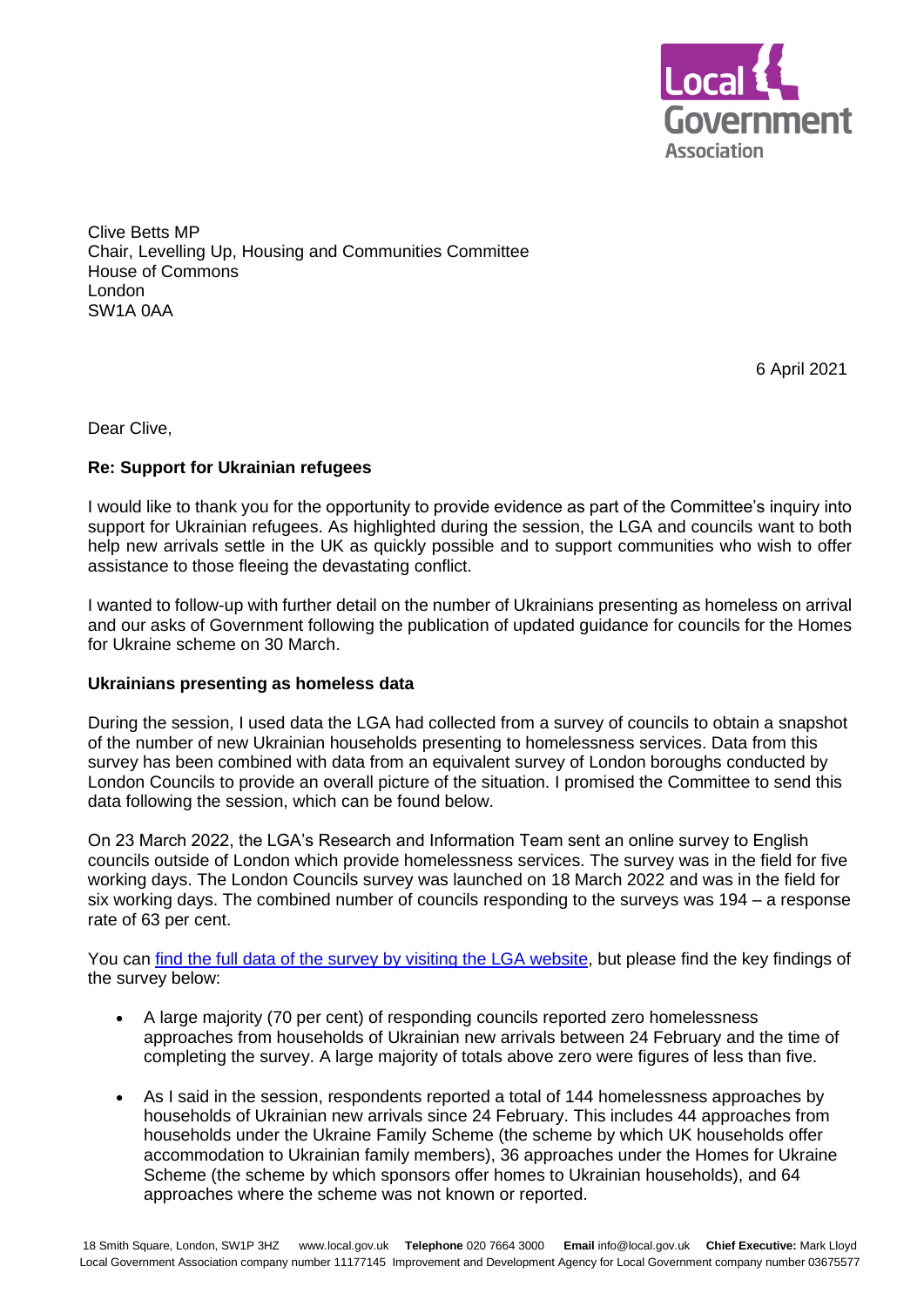- The total number of homelessness applications taken by respondent councils from these approaches was 78, including 23 under the Ukraine Family Scheme, 21 under the Homes for Ukraine Scheme, and 34 where the scheme was unspecified.
- The total number of Ukrainian new arrival households placed in temporary accommodation by respondent councils was 62, including 16 under the Ukraine Family Scheme, 21 under the Homes for Ukraine Scheme, and 25 where the scheme was unspecified.
- Numbers of approaches, applications and accommodations tended to be concentrated among unitary authorities, district councils and London boroughs, and in the Greater London, East of England and South East regions.
- The figures above apply only to respondent councils, so are likely to underestimate the actual number of presentations nationwide. When respondent data was used to estimate potential levels of presentations among non-responding authorities, an overall estimate was produced of 209 homelessness approaches, 101 homelessness applications and 78 households placed into temporary accommodation.

# **LGA views on updated guidance published 30 March**

The Government [published updated guidance for councils for the Homes for Ukraine scheme](https://protect-eu.mimecast.com/s/uDQ0Cy8k2I7BgNPTMlofmB) on Wednesday 30 March. It was welcome that the Government listened to local government regarding the legal liability of councils in relation to safeguarding and accommodation checks, something which I raised with the Committee on 30 March.

However, our substantive asks regarding providing a clear framework for housing checks; guidance around dealing with safeguarding issues beyond just the initial DBS check; clear steer on breakdown of placements and rematching and clarity of data still require further detail. The LGA will continue to work with the Government on these issues.

I have listed our priorities for supporting new arrivals below:

- **1. Clear process**: we are keen to work with government to set out clearly and quickly the expectations of and risks to councils particularly around both initial and ongoing safeguarding and housing checks. There needs to be aligned communications to sponsors about the asks of them.
- 2. **Homelessness risks:** as highlighted above**,** councils are also reporting requests for support via all routes. Councils also need clear guidance on what happens when sponsor arrangements are assessed to be unsafe, break down or end to ensure families swiftly move to other accommodation.
- **3. Parity across both routes:** confirmation is needed on whether visa route families can move across to the sponsor route to avoid becoming homeless. Councils should receive funding for both schemes as councils will have a crucial role in providing accommodation for homeless families, ensuring integration and access to local services.
- 4. **Access to data.** councils are reporting significant issues with the data flow, with concern around duplication and missing information. Councils would also wish to receive top line data on numbers of arrivals and where they are settling. Councils also need to receive any data on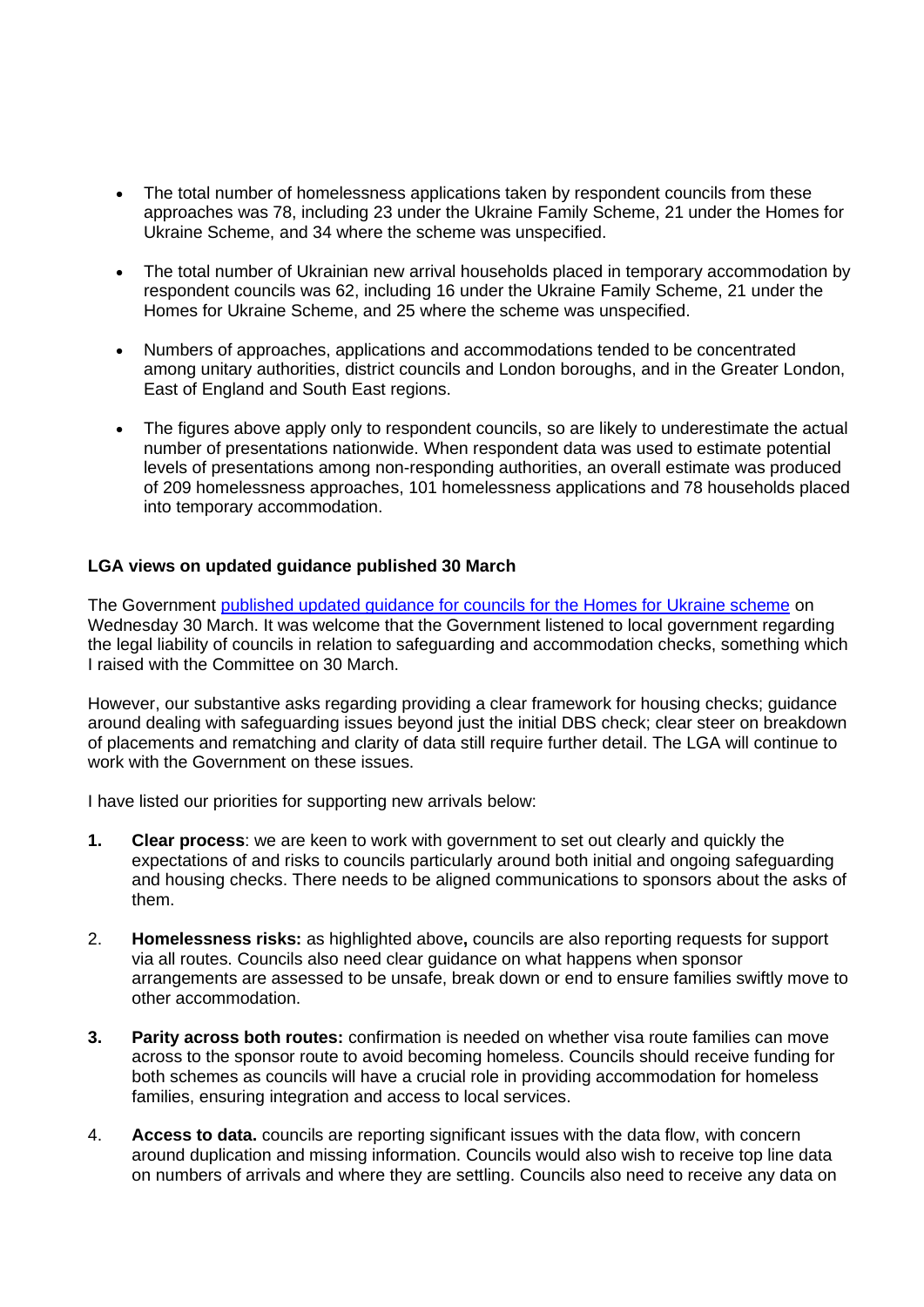care needs in children and adults, to ensure local services can be put in place and sponsor arrangements checked for suitability, ideally in advance of travel.

### **Making the scheme work**

- **5. DBS checks:** councils are raising concerns on the pace of these being issued and the expectations of them in terms of assessing sponsor suitability before these are issued. Councils would also like to use their own local intelligence to supplement checks.
- **6. Resources:** we would welcome further clarity on what the £10,500 per person payment is to cover across the range of council and local services required. We would support early planning for future years and ongoing work on funding flows in two tier areas.
- 7. **Unaccompanied children:** we would also be keen to continue to work with government on any potential arrival of lone children given existing placement capacity issues, with councils already reporting lone children requesting support via existing routes.
- **8. Port authorities** we welcome further work on clarifying what is the role of port authorities in welcoming new arrivals, particularly if numbers rapidly upscale.
- **9. Communication and engagement:** there needs to be a clearer process for engagement at a regional and national level at both operational and strategic level to use councils expertise. New arrivals need a national welcome pack that provides broad information on national and local services, and there needs to further clarity on how sponsors will be supported.
- **10. Wider system:** there is an ongoing need to tackle ongoing pressures and issues in related schemes for asylum and resettlement given both to the reduce the impacts on all new arrivals and the cumulative pressures on local areas

## **Planning ahead – phase two and beyond**

- **11. Cross system pressures**: there are also costs for national and local community, faith and voluntary sector for their role. Services from local partners cannot be found within existing capacity budgets, with acknowledged pressures on English as a Second Language (ESOL)/ English as an Additional Language (EAL) provision and health, particularly specialist mental health support.
- 12. **Cross system approach:** we are keen to continue work with the Government and the community, faith and the voluntary sector, and other local partners, to build a process at pace and scale for both stage 2 and for the end of sponsorship. This will enable local partners understand and meet the needs for those sponsoring and those sponsored. Councils will need access to data on potential sponsors in their areas to enable them to undertake checks in advance and also quickly rematch if the initial sponsorship proves to be unsafe or breaks down.
- 13. **Accommodation solutions:** joint work, alongside housing providers and other partners, is needed to find innovative solutions at pace and at scale. This could include discussing possible developments around new construction, addressing second home challenges and potential changes to national policy such as around the interface between benefits and housing access

I hope this additional information is helpful, and as always please do not hesitate to get in touch with Laura Johnson [\(laura.johnson@local.gov.uk\)](mailto:laura.johnson@local.gov.uk) if you have further queries. My thanks once again for